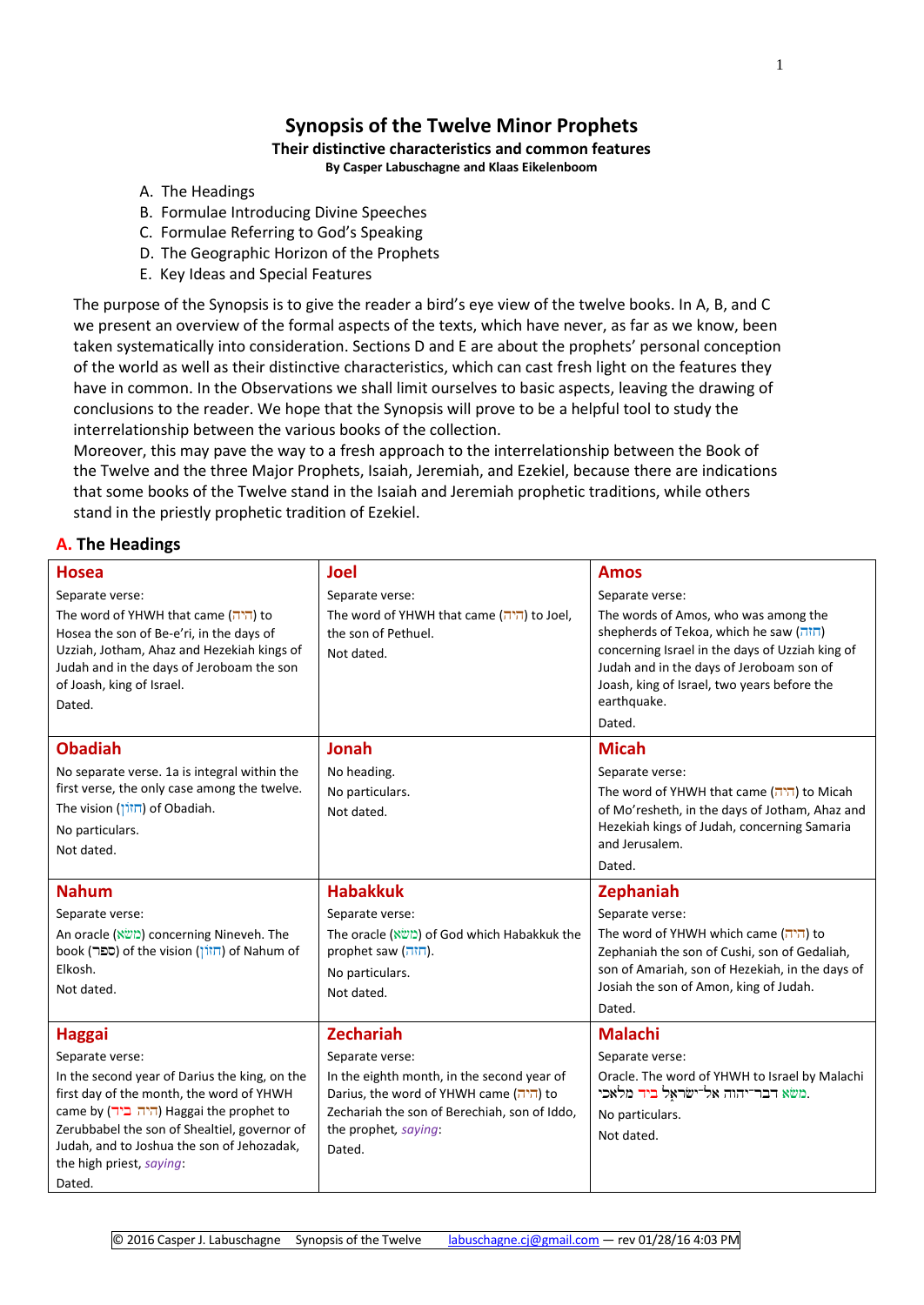**Observations regarding A** Ten of the eleven books have the heading in a separate verse. The book of Jonah has no heading, probably because it is a *story about* a prophet. Obadiah's heading (1a) is the only one which is intergral within the first verse. This is, in our opinion, a matter of conscious design in order to achieve **1040** (40x**26**) verses in the twelve prophecies excluding their headings. If we subtract the **10** verses containing headings from the grand total of 1050 verses, we get **1040** which symbolizes the fortyfold presence of YHWH through his name in the prophecies. In this way the twelve prophecies have been finalized and sealed as a coherent literary entity.

From a numerical point of view, two headings stand apart, being structurally not part of the prophecies: the 2 word heading of Obadiah (1a), because the prophecy (1b-21) are made up of **289** (**17**x**17**) words, and the 18 word heading of Micah (1,1), because the opening paragraph (1,2-5) is made up of **52** (2x**26**) words. The headings of Hosea, Joel, Amos, Nahum, Habakkuk, Zephaniah, Haggai, and Zechariah are structurally part and parcel of the prophecies.

Six of the twelve books are dated: Hosea, Amos, Micah, Zephaniah, Haggai, and Zechariah.

#### **Hosea 197 vss YHWH 46x Joel 73 vss YHWH 33x Amos Continued** A distinctive feature of Hosea is the relative scarcity of introductory formulae; of the 39 DSs only 5 are introduced: ויאמר יהוה אל־הושע 1,2b ויאמר יהוה אליו  $1.4\,$ 1,6 ויאמר לו 3,1 ויאמר יהוה אלי 1.9 ויאמר It shares this feature with Joel and Zephaniah; and to a degree with Amos, Micah, Haggai, and Malachi. Except the heading (1,1) no introductory formulae. רבר־יהוה אשר  $_{\rm 1,1}$ היה אל־יואל בן־פתואל: **Amos 146 vss YHWH 81x** Of the 45 DSs no less than 21 are lacking introductory formulae. See p. 7 of Amos. A distinctive feature of Amos is the great variety of the formulae: 1,3.6.9.11.13; 2,1.4.6; 3,12 שמעו את־הדבר הזה אשר דבר יהוה עליכם בני ישׂראל 3,1 3,11 - לכן כה אמר אדני יהוה 4,2 נשבע אדני יהוה בקדשו 5,3 כי כה אמר אדני יהוה 5,4 כי כה אמר יהוה לבית ישראל 5,16 - לכן כה־אמר יהוה אלהי צבאות אדני 6,8 נשבע אדני יהוה בנפשו 7,8a, 8,2b 1. ויאמר יהוה אלי יאמר אדני $7,8b$ 7,15b - ויאמר אלי יהוה 7,17 לכן כה־אמר יהוה 8.2a ויאמר 8,7 נשבע יהוה בגאון יעקב 9.1 יאמר **Obadiah 21 vss YHWH 7x Jonah 48 vss YHWH 26x Micah 105 vss YHWH 40x** The words introducing God's words 1,1b – כה־אמר אדני יהוה לאדום are clearly meant to relate to the book as a whole. There is no reason to understand the referring formula at the end of v. 18 as marking the end of YHWH's words and to ascribe vs. 19-21 to Obadiah. See my analysis o[f Obadiah](http://www.labuschagne.nl/prophets/Obadiah.pdf) and Observation 2. All six DSs are introduced, of which two are in separate verses (1,1 and 3,1): For particulars, see p. 5 o[f Jonah.](http://www.labuschagne.nl/prophets/Jonah.pdf) 1,1 – ויהי דבר־יהוה אל־יונה בן־אמתי לאמר: 2,11 ויאמר יהה לדג 3,1 ויהי דבר־יהוה אל־יונה שנית לאמר: ויאמר יהוה  $4,4$ 4,9a ויאמר אלהים אל־יונה ויאמר יהוה  $4,10$ Only four of the 14 DSs are introduced, of which just one is in a separate verse (3,5). For particulars, see page 5 in the analysis of [Micah.](http://www.labuschagne.nl/prophets/Micah.pdf) 2,3 לכן כה אמר יהוה 3.5 – כה אמר יהוה על הנביאים המתעים את־עמי הנשכים בשניהם וקראוּ שלום ואשר לא־יתן על־פיהם וקדשוּ עליו מלחמה: שמעו־נא את אשר־יהוה אמר  $6.1$ 6,9 – קול יהוה לעיר יקרא ותושיה יראה שמך **Nahum 47 vss YHWH 13x Habakkuk 56 vss YHWH 13x Zephaniah 53 vss YHWH 34x** Two of the four divine speeches (1,12-13; 1,14; 2,14; 3,5-7) have an introductory formula: 1,12 כה אמר יהוה 1,14 – וצוה עליך יהוה One of the two DSs (1,5-6; 2,2-3) is opened by an introductory formula: 2,2 ויענני יהוה ויאמר Except the heading (1,1), no introductory formulae. 1,1 – דבר־יהוה אשר היה אל־צפניה בן־כוּשׁי בן־גדליה בן־אמריה בן־חזקיה בימי יאשיהו בן־אמון מלך יהודה:

# **B. Formulae introducing the divine speeches**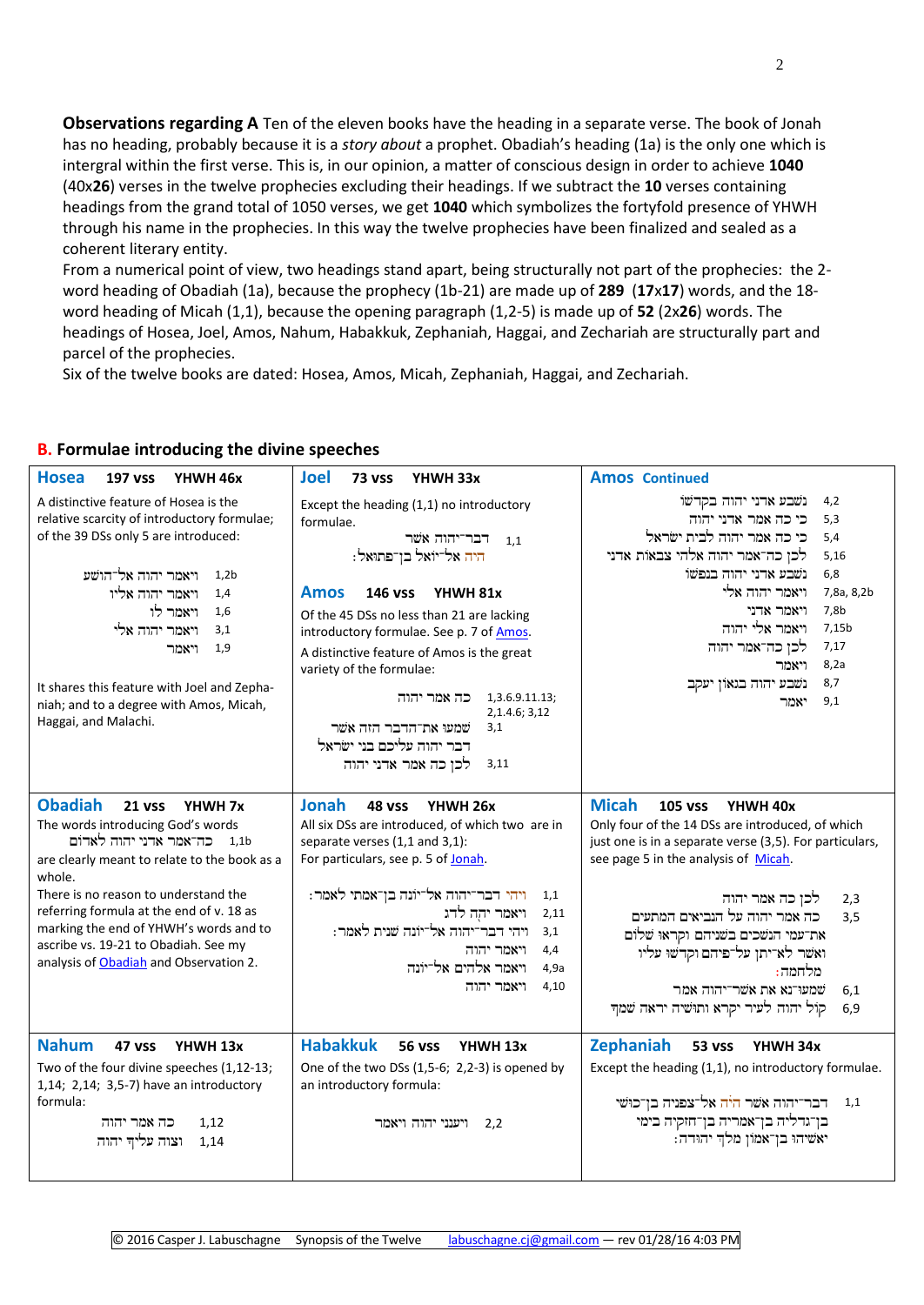| Seven of the ten DSs have introductory for-<br>The words spoken by YHWH's earthly agents<br>ויהי דבר־יהוה <u>אלי</u> לאמר:<br>6,9<br>mulae (exceptions: 2,6-9; 2,14; 2,15-19):<br>are taken as divine speech. The book opens<br>ויהי דבר־יהוה צבאות <u>אלי</u> לאמר:<br>with words ascribed to YHWH himself with a<br>7,4<br>ויהי דבר־יהוה אל־ <u>זכריה</u> לאמר:<br>dated introduction.<br>7,8<br>1,1-2a – בשנת שתים לדריוש המלך<br>ויהי דבר־יהוה צבאות לאמר:<br>8,1<br>בחרש הששי ביום אחר לחרש<br>בחרש השמיני בשנת שתים לדריוש<br>1.1<br>ויהי דבר־יהוה צבאות <u>אלי</u> לאמר:<br>8,18<br>היה דבר־יהוה ביד־חגי הנביא<br>היה דבר־יהוה אל־זכריה<br>כה אמר יהוה אלהי<br>11,4<br>אל־זרבבל בן־שאלתיאל פחת<br>בן־ברכיה בן־עדו הנביא לאמר:<br>ויאמר יהוה אלי<br>11,13a<br>יהודה ואל־יהושע בן־יהוצדק<br>ויאמר יהוה אלי<br>11,15<br>הכהן הגרול לאמר:<br>נאם־יהוה נטה שמים ויסד ארץ<br>12,1<br>From 1,9b onwards to 2,2 agents speak.<br>כה אמר יהוה צבאות לאמר<br>ויצר רוח־אדם בקרבו:<br>In 2,4 the agent speaks as if he were God.<br>ויהי דבר־יהוה ביד־חגי הנביא<br>1,3<br>לאמר:<br>In 2,6; 2,8-9 and 2,10-17 Angels speak.<br>כה אמר יהוה צבאות<br>1.7<br>In 3,2 it is the Adversary. |
|----------------------------------------------------------------------------------------------------------------------------------------------------------------------------------------------------------------------------------------------------------------------------------------------------------------------------------------------------------------------------------------------------------------------------------------------------------------------------------------------------------------------------------------------------------------------------------------------------------------------------------------------------------------------------------------------------------------------------------------------------------------------------------------------------------------------------------------------------------------------------------------------------------------------------------------------------------------------------------------------------------------------------------------------------------------------------------------------------------------------------------------------------------------------------------|
| ויאמר חגי מלאך יהוה במלאכות<br>1,13<br>In 3,4a; 3,4b; 3,5a; 3,6-10 it is an Angel<br>יהוה לעם לאמר<br>speaking to Joshua and the bystanders.<br><b>Malachi</b><br><b>55 vss</b><br>YHWH 46x<br>בשביעי בעשרים ואחד לחדש<br>2.1<br>In 4,2 onwards to 6,5-6 it is an Angel who<br>speaks to the Prophet.<br>Except the heading (1,1), no introductory formulae.<br>היה דבר־יהוה ביד־חגי הנביא<br>In 6,7 the Angel speaks to the steeds and in 6,8<br>לאמר:<br>משא דבר־יהוה אל־ישראל ביד מלאכי:<br>1.1<br>he speaks again to the Prophet.<br>בעשרים וארבעה לתשיעי בשנת<br>$2,10-$<br>From 6,9-14 until the end of the book it is only<br>11a<br>שתים לדריוש היה<br>YHWH who speaks: 24 DSs, of which only 9 are<br>introduced:<br>דבר־יהוה אל־חגי הנביא<br>לאמר: כה אמר יהוה צבאות<br>ויהי דבר־יהוה שנית אל־חגי<br>2,20<br>בעשרים וארבעה לחדש לאמר:                                                                                                                                                                                                                                                                                                                                  |

**Observations regarding B** For the addressees of the divine speeches, see the table "Words ascribed to God" in the analysis of the book in question.

The books of Joel, Zephaniah, and Malachi stand out by having a heading but no introductory formulae. As regards the phrasing, the introductory formulae in relation to its number of verses (38), the book of Haggai exhibit a great variety in contradistinction to the more or less stereotyped phrasing in the other books. This also aplies to the books of Amos and Jonah. See the table below.

The book of Zechariah stands out by the major part played in 1,9-6,8 by YHWH's earthly agents and spokesmen: an Angel (26 times in 1,9b-6,8), a Man (1,10), and a Surveyer (2,6b), while YHWH himself speaks only three times: 1,1-6, 2,4b, and 3,2. From 6,9 onwards to 14,2 it is only YHWH who speaks. For particulars, go to pages 9-10 and the Hebrew text in the analysis o[f Zechariah.](http://www.labuschagne.nl/prophets/Zechariah.pdf)

| <b>Hosea</b>   | <b>Joel</b>      | <b>Amos</b>      |
|----------------|------------------|------------------|
| 2.54 %         | 1.37 %           | 10.27 %          |
| <b>Obadiah</b> | <b>Jonah</b>     | <b>Micah</b>     |
| 4.76 %         | 12.50%           | 3.81%            |
| <b>Nahum</b>   | <b>Habakkuk</b>  | <b>Zephaniah</b> |
| 4.26%          | 1.79%            | 1.89%            |
| <b>Haggai</b>  | <b>Zechariah</b> | <b>Malachi</b>   |
| 18.42 %        | 4.74 %           | 1.82%            |

#### **Phrasing of introductions to divine speeches in relation to the number of verses (in %)**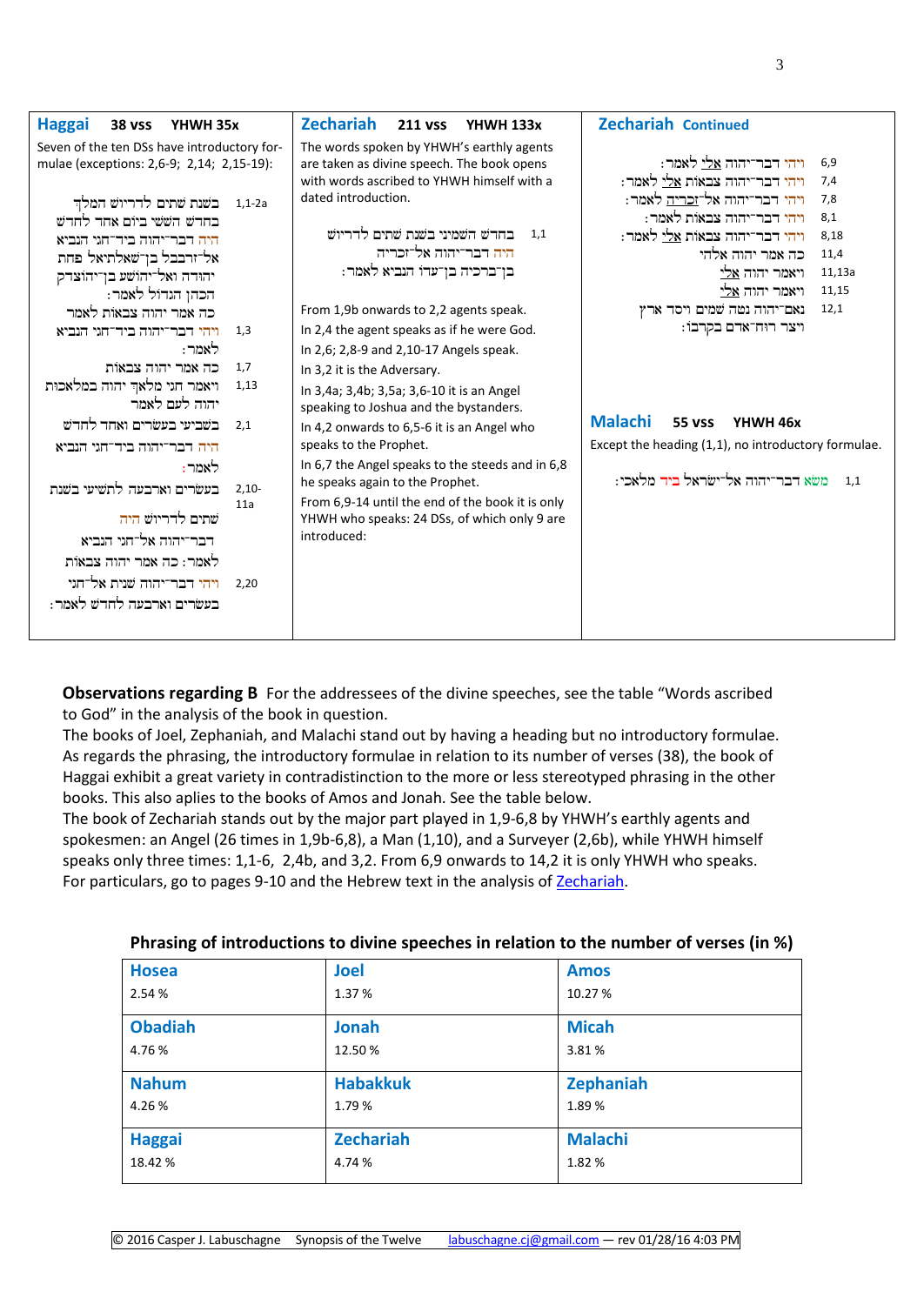#### **C. Formulae referring to God's speaking**

| <b>Hosea</b><br><b>197 vss</b><br>As in the book of Ezekiel, such formulae are<br>integral parts of the words ascribed to God.<br>$\frac{1}{2}$ (4x: 2,15; 2,18; 2,23; 11,11).<br>For particulars, see the DS table and the<br>Hebrew text in the analysis of Hosea.                                                                           | Joel<br><b>73 vss</b><br>As in Isaiah and Jeremiah, such formulae are<br>the words of the author/redactor.<br>והוה (1x: 2,12).<br>For particulars, see the DS table and the<br>Hebrew text in the analysis of Joel.<br>Amos<br><b>146 VSS</b><br>As in Isaiah and Jeremiah, such formulae are<br>the words of the author/redactor.<br>והוה ארני יהוה (2x: 1,8; 7,6).<br>אמר יהוה (4x: 1,5; 1,15; 2,3; 7,3). | <b>Amos Continued</b><br>אמר יהוה אלהיך (1x: 9,15).<br>ומוֹ (1x: 5,27) אמר יהוה אלהי־צבאוֹת שׁמוֹ<br>ואם ארני יהוה (4x: 4,5; 8,3; 8,9; 8,11).<br>נאם־אדני יהוה אלהי הצבאות) (1x: 3,13).<br>.1x: 6,14) נאם־יהוה אלהי הצבאות<br>נאם־יהוה (14x: 2,11; 2,16; 3,10; 3,15; 4,3;<br>4,6; 4,8; 4,9; 4,10; 4,11; 5,17; 9,7; 9,8; 9,13).<br>.(1x: 9,12) נאם־יהוה עשה זאת<br>For particulars, see the DS table and the<br>Hebrew text in the analysis of Amos.                                                                   |
|------------------------------------------------------------------------------------------------------------------------------------------------------------------------------------------------------------------------------------------------------------------------------------------------------------------------------------------------|-------------------------------------------------------------------------------------------------------------------------------------------------------------------------------------------------------------------------------------------------------------------------------------------------------------------------------------------------------------------------------------------------------------|-----------------------------------------------------------------------------------------------------------------------------------------------------------------------------------------------------------------------------------------------------------------------------------------------------------------------------------------------------------------------------------------------------------------------------------------------------------------------------------------------------------------------|
| <b>Obadiah</b><br>21 vss<br>None.                                                                                                                                                                                                                                                                                                              | Jonah<br>48 VSS<br>None                                                                                                                                                                                                                                                                                                                                                                                     | <b>Micah</b><br><b>105 vss</b><br>As in the book of Ezekiel, such formulae are<br>integral parts of the words ascribed to God.<br>$\blacksquare$ 2x: 4,6; 5,9).<br>For particulars, see the DS table and the<br>Hebrew text in the analysis of Micah.                                                                                                                                                                                                                                                                 |
| <b>Nahum</b><br><b>47 vss</b><br>As in Isaiah and Jeremiah, such formulae are<br>the words of the author/redactor.<br>נאם יהוה צבאות) (2x: 2,14; 3,5).<br>For particulars, see the DS table and the<br>Hebrew text in the analysis of Nahum.                                                                                                   | <b>Habakkuk</b><br><b>56 vss</b><br>None                                                                                                                                                                                                                                                                                                                                                                    | Zephaniah<br><b>53 vss</b><br>As in the book of Ezekiel, such formulae are<br>integral parts of the words ascribed to God.<br>וה (1x: 3,20).<br>.(1x: 2,5) דבר־יהוה עליכם<br>$\frac{1}{2}$ נאם־יהוה (4x: 1,2; 1,3; 1,10; 3,8).<br>.(1x: 2,9) נאם יהוה צבאות אלהי ישראל)<br>For particulars, see the DS table and the<br>Hebrew text in the analysis of Zephaniah.                                                                                                                                                     |
| <b>Haggai</b><br><b>38 vss</b><br>As in the book of Ezekiel, such formulae are<br>integral parts of the words ascribed to God.<br>אמר יהוה (1x: 1,8).<br>.(1x: 1,5) כה אמר יהוה צבאות<br><b>(3x: 1,13; 2,14; 2,17).</b> נאם־יהוה<br>ות בבאות (1x: 1,9).<br>For particulars, see the DS table and the<br>Hebrew text in the analysis of Haggai. | <b>Zechariah</b><br><b>211 vss</b><br>As in the book of Ezekiel, such formulae are<br>integral parts of the words ascribed to God.<br><b>(4x: 10,12; 11,6; 12,4; 13,8).</b> <u>(</u> 4x: 10,12)<br>נאם יהוה צבאות) (2x: 13,3; 13,7).<br>For particulars, see the DS table and the<br>Hebrew text in the analysis of Zechariah.                                                                              | <b>Malachi</b><br><b>55 vss</b><br>As in Isaiah and Jeremiah, such formulae are<br>the words of the author/redactor.<br>והוה (3x: 1,2; 1,13; 3,13).<br>ות צבאות (1,8; 1,9; 1,10; 1,11; 1,11;<br>1,13; 1,14; 2,2; 2,4; 2,8; 2,16; 3,1; 3,5; 3,6;<br>3, 10; 3, 11; 3, 12; 3, 17; 3, 19; 3, 21).<br>.( <b>1x:</b> 2,16) אמר יהוה אלהי ישראל<br>אמר יהוה צבאות לכם). (1x: 1,6)<br>כה אמר יהוה צבאות (1x: 1,4).<br>והוה (1x: 1,2).<br>For particulars, see the DS table and the<br>Hebrew text in the analysis of Malachi. |

**Observations regarding C** Obadiah, Jonah, and Habakkuk lack formulae referring to God's speaking. In the books of Hosea, Micah, Zephaniah, Haggai, and Zechariah such formulae are integral within the divine speeches, that is to say, from the outset ascribed to God, as in the book of Ezekiel. This suggests that they stand in the priestly-prophetic tradition of Ezekiel.

In Joel, Amos, Nahum, and Malachi, however, such formulae were inserted into the divine speeches by the author/redactor to form part of the words ascribed to God, as in the books of Isaiah and Jeremiah, which suggests that they stand in the prophetic tradition of Isaiah and Jeremiah.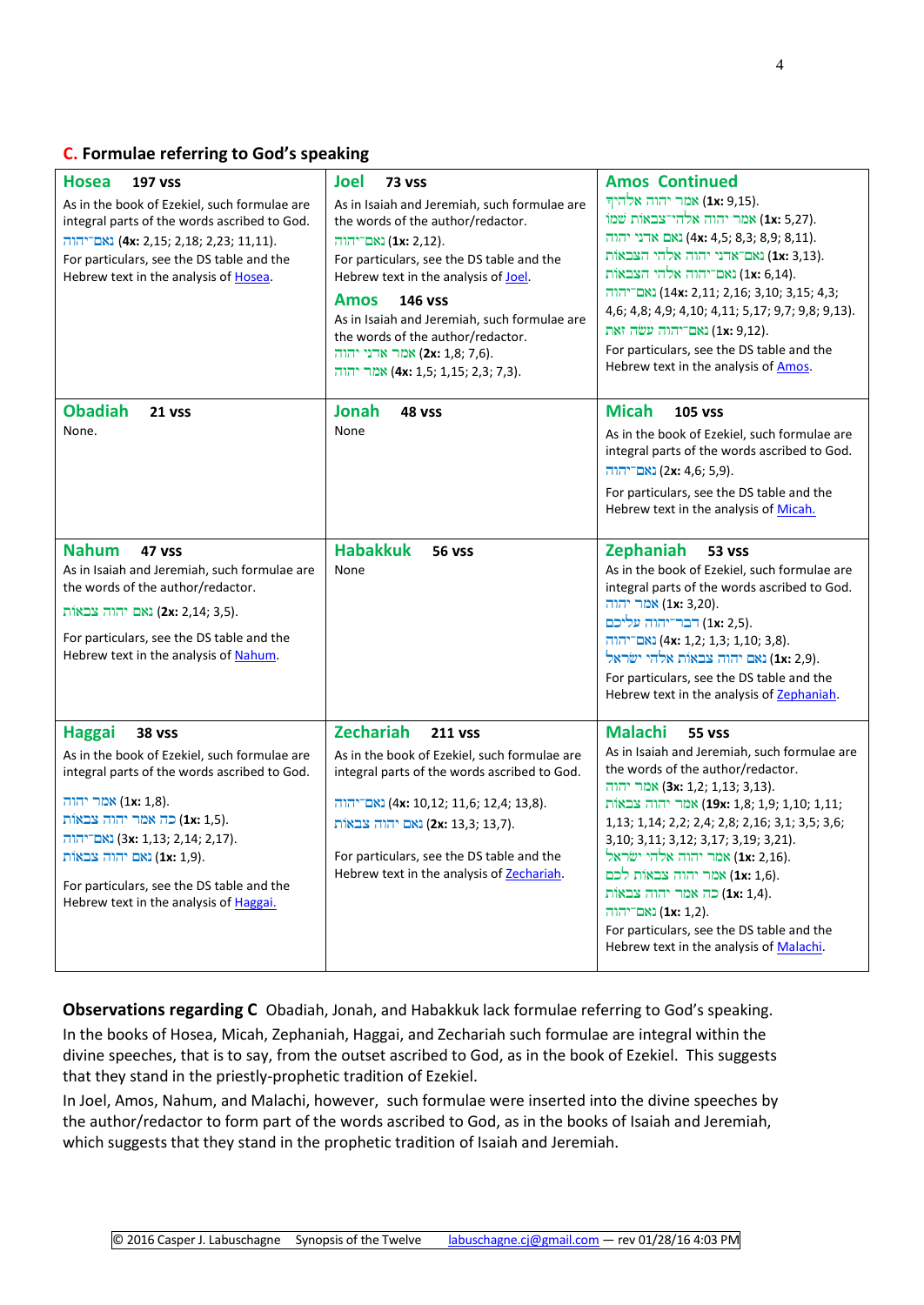# **D. The Geographic Horizon of the Prophets: cities, places, countries, regions, nations**

| <b>Hosea</b><br><b>197 vss</b>                                                                                                                                                                                                                                                                                                                                                                                                                                                                                                                                                                                                                                                                                                         | <b>Joel</b><br><b>33 VSS</b>                                                                                                                                                                                                                                                                                                                                                                                                                                                                                                                                                                                                                                  | <b>Amos</b><br>146 vss                                                                                                                                                                                                                                                                                                                                                                                                                                                                                                                                                                                                                                                                                                                                                                                                                                                                                                                                                                                                                                                                                                                                                                                                          |
|----------------------------------------------------------------------------------------------------------------------------------------------------------------------------------------------------------------------------------------------------------------------------------------------------------------------------------------------------------------------------------------------------------------------------------------------------------------------------------------------------------------------------------------------------------------------------------------------------------------------------------------------------------------------------------------------------------------------------------------|---------------------------------------------------------------------------------------------------------------------------------------------------------------------------------------------------------------------------------------------------------------------------------------------------------------------------------------------------------------------------------------------------------------------------------------------------------------------------------------------------------------------------------------------------------------------------------------------------------------------------------------------------------------|---------------------------------------------------------------------------------------------------------------------------------------------------------------------------------------------------------------------------------------------------------------------------------------------------------------------------------------------------------------------------------------------------------------------------------------------------------------------------------------------------------------------------------------------------------------------------------------------------------------------------------------------------------------------------------------------------------------------------------------------------------------------------------------------------------------------------------------------------------------------------------------------------------------------------------------------------------------------------------------------------------------------------------------------------------------------------------------------------------------------------------------------------------------------------------------------------------------------------------|
| the house of Jehu 1x, Jezreel 3x, the house of<br>Israel 5x, Israel 31x, the valley of Jezreel 1x, the<br>house of Judah 3x, (not) My people 8x, the people<br>of Israel 6x, Children-of-the-Living-God 1x, the<br>people of Judah 1x, the Valley of Achor 1x, Egypt<br>12x, Judah 9x, Gilgal 3x, Beth-aven 3x, Ephraim<br>37x, the royal house 1x, Mizpah 1x, Tabor 1x,<br>Gibeah 4x, Rama 1x, Benjamin 1x, the tribes of<br>Israel 1x, the officers of Judah 1x, Assyria 9x,<br>Shechem 1x, Samaria 6x, the House of YHWH 2x,<br>the nations 2x, the land of YHWH 1x, Moph 1x,<br>the House of God 1x, Tyre 1x, My House 1x, Jacob<br>3x, Beth-arbel 1x, Bethel 2x, Admah 1x, Zeboim<br>1x, Gilead 1x, Aram 1x, Sheol 2x, Lebanon 3x | a nation (an army) [meaning locusts] 2x, the<br>House of YHWH 3x, the House of our (your) God<br>2x, the inhabitants of the land 1x, Zion 5x, the<br>Garden of Eden 1x, the nations 4x, His land 1x,<br>My/His people 5x, the Eastern Sea 1x, the<br>Western Sea 1x, children of Zion 1x, Israel 2x, the<br>sun and the moon 2x, Mount Zion 1x, Jerusalem<br>5x, Judah 3x, the Valley of Jehoshaphat (Decision)<br>4x, My land 1x, Tyre 1x, Sidon 1x, Philistia 1x, the<br>people of Judah 3x, the people of Jerusalem 1x,<br>the Ionians 1x, the stars 1x, heaven and earth 1x,<br>the people of Israel 1x, the Wadi of the Acacias 1x,<br>Egypt 1x, Edom 1x | Tekoa 1x, Israel 9x, Judah 4x, Zion 2x, Jerusalem<br>2x, Carmel 2x, Damascus 3x, Gilead 2x, the palace<br>of Hazael 1x, the fortresses of Ben-hadad 1x, the<br>Vale of Aven 1x, Beth-eden 1x, Aram 1x, Kir 2x,<br>Gaza 2x, Edom 5x, Ashkelon 1x, Ekron 1x, the<br>Philistines 3x, Tyre 2x, Teman 1x, Bozrah 1x, the<br>Ammonites 1x, the wall of Rabbah 1x, Moab 2x,<br>Kerioth 1x, House of (their) God 1x, the Amorites<br>3x, Egypt 7x, the people of Israel 7x, Ashdod 1x,<br>Samaria 5x, the House (pride) of Jacob 4x, Bethel<br>6x, Bashan 1x, Gilgal 3x, Sodom and Gomorrha 1x,<br>the House of Israel 6x, Maiden Israel 1x, Beer-<br>sheba 2x, the House (remnant) (ruin) of Joseph 3x,<br>the Pleiades and Orion 1x, Sikkuth and Kiyyun<br>(meaning Saturn) 1x, Calneh 1x, Great Hamath 1x,<br>Gath 1x, Lo-dabar 1x, Karnaim 1x, Lebo-Hamath<br>1x, The Wadi Arabah 1x, Jacob 1x, the Great Deep<br>1x, My people Israel 6x, the shrines of Isaac 1x,<br>the sanctuaries of Israel 1x, the House of<br>Jeroboam 1x, the House of Isaac 1x, the Nile 4x,<br>the sun 1x, the earth 1x, Dan 1x, Sheol 1x, the<br>people of Ethiopia 1x, Caphtor 1x, the Arameans<br>1x, all the nations 1x, the fallen booth of David 1x |
| <b>Obadiah</b><br><b>21 vss</b>                                                                                                                                                                                                                                                                                                                                                                                                                                                                                                                                                                                                                                                                                                        | <b>Jonah</b><br>48 vss                                                                                                                                                                                                                                                                                                                                                                                                                                                                                                                                                                                                                                        | <b>Micah</b><br><b>105 vss</b>                                                                                                                                                                                                                                                                                                                                                                                                                                                                                                                                                                                                                                                                                                                                                                                                                                                                                                                                                                                                                                                                                                                                                                                                  |
| the nations 4x, Edom 2x, Esau 1x, mount Esau 3x,<br>Teman 1x, Jacob 1x, Jerusalem 1x, the people of<br>Judah 1x, My people 1x, My Holy mount 1x,<br>mount Zion 2x, the House of Jacob 2x, the House<br>of Joseph 1x, the House of Esau 2x, the Negev 2x,<br>Shephelah 1x, Philistia 1x, the Ephraimite country<br>1x, the district of Samaria 1x, Benjamin 1x, Gilead<br>1x, the people of Israel 1x, the Phoenicians 1x,<br>Zarephath 1x, the people of Jerusalem 1x,<br>Sephared 1x                                                                                                                                                                                                                                                  | Nineveh 9x, the (great) city (meaning Nineveh) 7x,<br>Tarshish 4x, Joppa 1x, the sea 8x, a Hebrew 1x,<br>Sheol 1x, the Holy Temple 2x, the earth 1x, dry<br>land 1x, (Jona's) country 1x, a place east of the<br>city (meaning Nineveh) 1x                                                                                                                                                                                                                                                                                                                                                                                                                    | Moresheth 1x, Samaria 3x, Jerusalem 6x, Judah<br>3x, Jacob 5x, the House of Israel 3x, the shrines of<br>Judah 1x, my people 1x, Gath 1x, Beth-leaphrah<br>1x, Shaphir 1x, Zaanan 1x, Beth-ezel 1x, Maroth<br>1x, the gate of Jerusalem 1x, Lachish 1x, Zion 5x,<br>Israel 7x, Moresheth-gath 1x, Achzib 1x,<br>Mareshah 1x, Adullam 1x, My (Your) (His) people<br>10x, the House of Jacob 1x, My glory (meaning:<br>the land) 1x, the remnant of Israel 1x, Bozrah 1x,<br>the sun 1x, the Temple Mount 1x, the Mount of<br>YHWH (YHWH's House) 2x, the peoples (many<br>peoples) 7x, the House of the God of Jacob 1x, the<br>nations 4x, Mount Zion 1x, Migdal-eder 1x, Fair<br>Zion 3x, Fair Jerusalem 1x, Babylon 1x, Bethlehem<br>of Ephrath 1x, the children of Israel 1x, Assyria 4x,<br>Nimrod 1x, the remnant of Jacob 2x, the earth 1x,<br>Egypt 4x, Moab 1x, Shittim 1x, Gilgal 1x, the<br>House of Ahab 1x, my enemy (meaning<br>Damascus?) 2x, the Euphrates 1x, Bashan 1x,<br>Gilead 1x                                                                                                                                                                                                                           |
| <b>Nahum</b><br>47 vss                                                                                                                                                                                                                                                                                                                                                                                                                                                                                                                                                                                                                                                                                                                 | <b>Habakkuk</b><br><b>56 vss</b>                                                                                                                                                                                                                                                                                                                                                                                                                                                                                                                                                                                                                              | Zephaniah<br><b>53 vss</b>                                                                                                                                                                                                                                                                                                                                                                                                                                                                                                                                                                                                                                                                                                                                                                                                                                                                                                                                                                                                                                                                                                                                                                                                      |
| Elkosh 1x, His enemies or foes 3x, Bashan 1x,<br>Carmel 1x, the Lebanon 1x, Judah 1x, Pride of<br>Jacon 1x, Pride of Israel 1x, Huzzab 1x, Nineveh<br>2x, the city (meaning Nineveh) 1x, the nations 1x,<br>No-amon 1x, the Nile 1x, Nubia 1x, Egypt 1x,<br>Lybea 1x, Assyria 1x                                                                                                                                                                                                                                                                                                                                                                                                                                                       | the nations 7x, the Chaldeans 1x, Sheol 1x, the<br>people(s) 5x, the cities and their inhabitants 3x,<br>the earth 5x, the sea 3x, Lebanon 1x, Teman 1x,<br>Mount Paran 1x, Cushan 1x, Midian 1x, rivers<br>(Neharim, Neharoth) 3x, sun and moon 1x, Your<br>people 1x                                                                                                                                                                                                                                                                                                                                                                                        | Judah 2x, (the face of) the earth 2x, Jerusalem 4x,<br>the host of heaven 1x, the Fish Gate 1x, the<br>Mishneh (a quarter of Jerusalem 1x, the fortified<br>towns 1x, the people(s) 3x, the land (the earth)<br>4x, the nation(s) 4x, Gaza 1x, Ashkelon 2x, Ashdod<br>1x, Ekron 1x, the nation of the Cheretites 1x,<br>Canaan 1x, the land of the Philistines 1x, the<br>seacoast Cheroth 1x, the House of Judah 1x,<br>Moab 2x, the Ammonites 2x, My people (people)<br>of YHWH of Hosts 3x, Sodom 1x, Gomorrah 1x, My<br>nation 1x, the Cushites 1x, Assyria 1x, Nineveh 1x,<br>the city (meaning Nineveh) 1x, the city (meaning<br>Nineveh or Jerusalem) 1x, Cush 1x, Fair Puzai 1x,<br>My sacred mount 1x, the remnant of Israel 1x, Fair<br>Zion 1x, Israel 2x, Fair Jerusalem 1x, Zion 1x                                                                                                                                                                                                                                                                                                                                                                                                                                |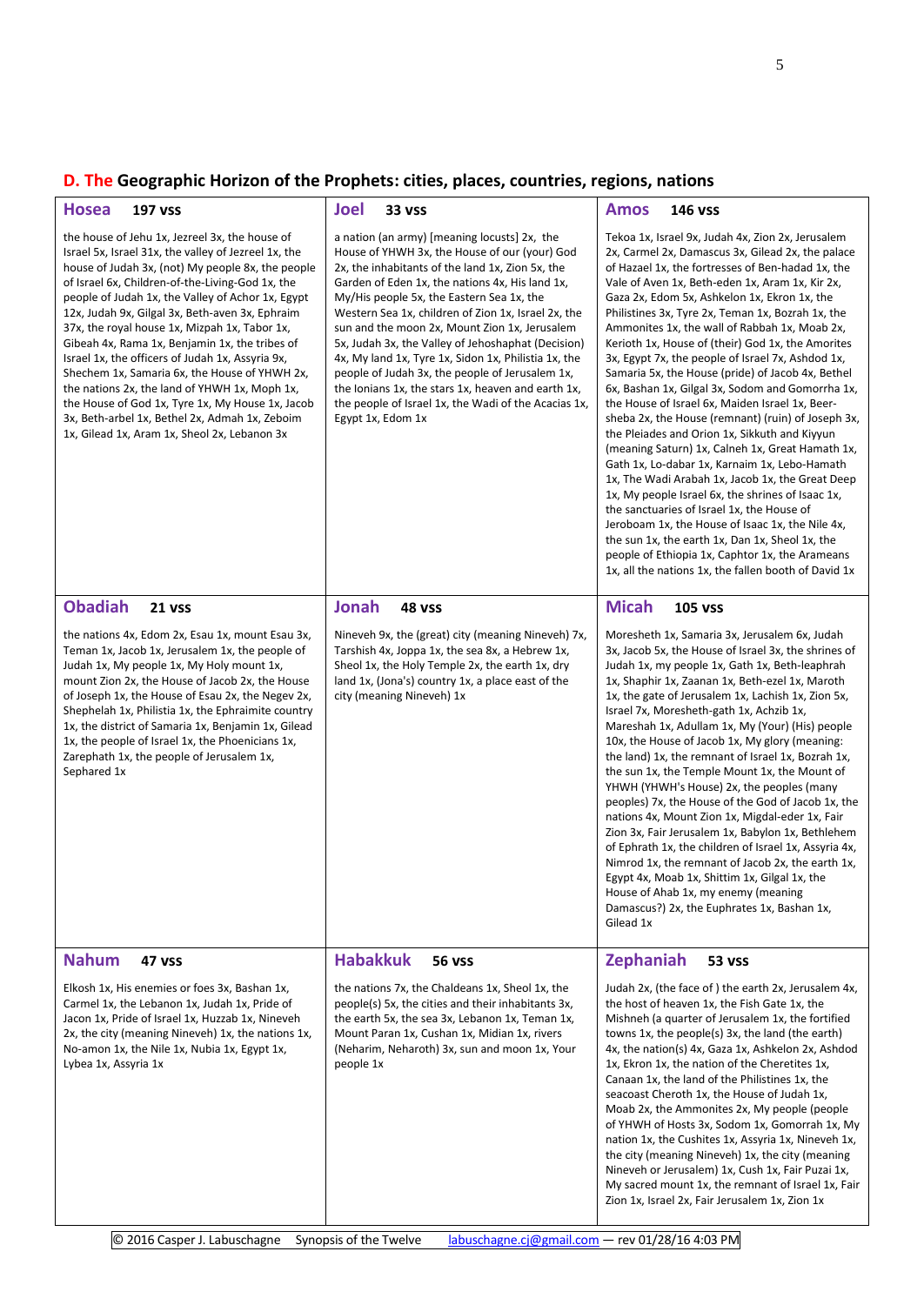| <b>Haggai</b>                                                                                                                                                | <b>Zechariah</b>                                                                                                                                                                                                                                                                                                                                                                                                                                                                                                                                                                                                                                                                                                                                                                                                                                                                                                                                                                                                                                                                                                                                                                                                                                                                                                                                                                                                                                                                                                                                                                                                                                                                                       | <b>Malachi</b>                                                                                                                                                                                                                                                   |
|--------------------------------------------------------------------------------------------------------------------------------------------------------------|--------------------------------------------------------------------------------------------------------------------------------------------------------------------------------------------------------------------------------------------------------------------------------------------------------------------------------------------------------------------------------------------------------------------------------------------------------------------------------------------------------------------------------------------------------------------------------------------------------------------------------------------------------------------------------------------------------------------------------------------------------------------------------------------------------------------------------------------------------------------------------------------------------------------------------------------------------------------------------------------------------------------------------------------------------------------------------------------------------------------------------------------------------------------------------------------------------------------------------------------------------------------------------------------------------------------------------------------------------------------------------------------------------------------------------------------------------------------------------------------------------------------------------------------------------------------------------------------------------------------------------------------------------------------------------------------------------|------------------------------------------------------------------------------------------------------------------------------------------------------------------------------------------------------------------------------------------------------------------|
| <b>38 vss</b>                                                                                                                                                | <b>211 VSS</b>                                                                                                                                                                                                                                                                                                                                                                                                                                                                                                                                                                                                                                                                                                                                                                                                                                                                                                                                                                                                                                                                                                                                                                                                                                                                                                                                                                                                                                                                                                                                                                                                                                                                                         | <b>55 vss</b>                                                                                                                                                                                                                                                    |
| the people 2x, the House (of YHWH) 7x, the land<br>(the earth) 3x, Judah 3x, Egypt 1x, the heaven and<br>earth 2x, the sea and dry land 1x, the nation(s) 4x | the fathers (of the people of Israel or Judah) 5x,<br>the Deep 1x, the earth (the land) 17x, Jerusalem<br>35x, the towns of Judah 1x, Zion 6x, the nations<br>(many nations) 7x, My House (Temple of YHWH)<br>14x, Judah 13x, Israel 3x, the land of the north 4x,<br>the four winds 2x, Fair Babylon 1x, Fair Zion 2x,<br>the Holy Land 1x, His holy habitation 1x, the land<br>of Shinar 1x, the two mountains of copper 1x, the<br>land of the south 1x, Babylon 1x, the house of<br>Josiah 1x, the people (of the land) 2x, the Negeb<br>1x, the Shephelah 1x, the Holy Mount 1x, the<br>remnant of the people 3x, My (His) people 5x, the<br>land of the east 1x, the land of the west 1x, the<br>House of Judah 7x, the House of Israel 1x,<br>inhabitants of many cities 1x, (many) peoples 3x,<br>the multitude of (all) nations 5x, nations of every<br>tongue 1x, Hadrach 1x, Damascus 1x, tribes of<br>Israel 1x, Hamath 1x, Tyre 1x, Sidon 2x, Ashkelon<br>2x, Gaza 2x, Ekron 2x, Asdod 1x, Philistia 1x, the<br>Jebusites 1x, Fair Jerusalem 1x, Ephraim 3x,<br>Bizarron 1x, Javan 1x, the House of Joseph 1x,<br>Egypt 4x, Assyria 2x, Gilead 1x, Lebanon 2x, the<br>sea 2x, the Nile 1x, Bashan 1x, the Jordan 1x,<br>inhabitants of the land 1x, the House of David 5x,<br>inhabitants of Jerusalem 4x, Hadad-rimmon 1x,<br>the plain of Megiddon 1x, the House of Nathan 1x,<br>the House of Levi 1x, the Shimeites 1x, all families<br>1x, the city (meaning Jerusalem) 3x, the Mount of<br>Olives 2x, tha Valley of the Hills 2x, Azal 1x, the<br>Eastern Sea 1x, the Western Sea 1x, Arabah 1x,<br>Rimmon 1x, The Gate of Benjamin 1x, the Old<br>Gate 1x, the Tower of Hananel 1x | Israel 5x, Esau 2x, Jacob 2x, Edom 1x, the sun 1x,<br>the nations 4x, the people 1x, the ancesters (of<br>Israel) 1x, Judah 3x, Jerusalem 2x, the tents of<br>Jacob 1x, His Temple 1x, the children of Jacob 1x,<br>the sun of victory 1x, Horeb 1x, the land 1x |

**Observations regarding D** The books of Amos, Obadiah, Micah, Zephaniah, and Zechariah stand out as having a relatively wide and detailed geographic horizon.

Jerusalem is to be found in seven books: Joel, Amos, Obadiah, Micah, Zephaniah, Zechariah, and Malachi. Judah is to be found in ten books: Hosea, Joel, Amos, Obadiah, Micah, Nahum, Zephaniah, Haggai, Zechariah, and Malachi. House of Judah is to be found in Hosea, Zephaniah, and Zechariah. Israel is to be found in nine books: Hosea, Joel, Amos, Obadiah, Micah, Nahum Zephaniah, Zechariah, and Malachi. House of Israel is to be found in Hosea, Amos, Micah, and Zechariah. The name Isaac (שׂחק) instead of the current spelling יצחק) occurs 2x in Amos (7,9.16), as in Jer. 33,26 and Ps. 105,9, which links Amos to the Jeremiah tradition.

We have used information from: *The Jewish Study Bible, Featuring The Jewish Publication Society, Tanakh Translation,* Oxford University Press, Inc. 198 Madison Avenue, New York, New York 10016. Jewish Publication Society TANAKH translation, Copyright © 1985, 1999 by the Jewish Publication Society.

© 2016 Casper J. Labuschagne Synopsis of the Twelve labuschagne.cj@gmail.com — rev 01/28/16 4:03 PM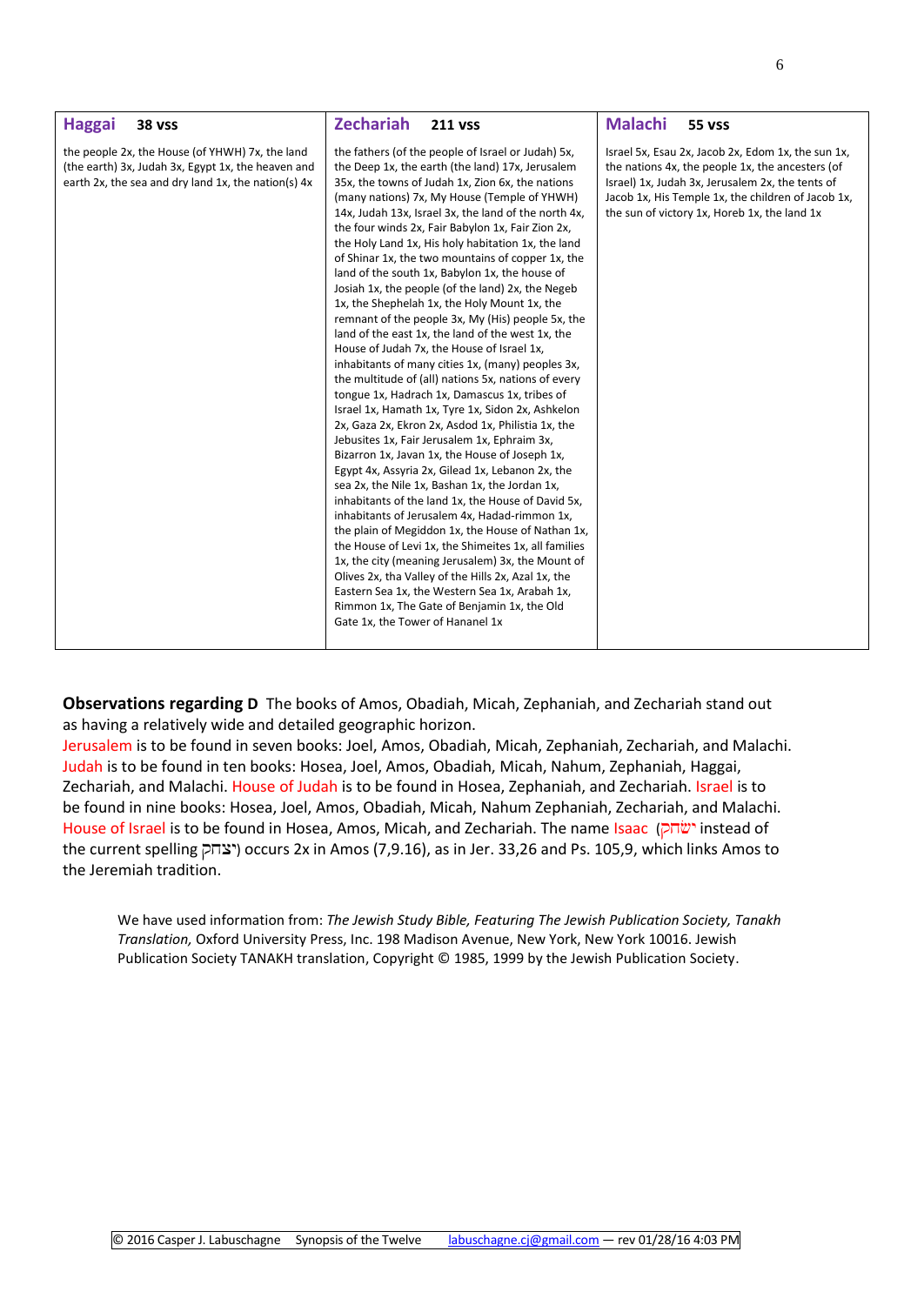# **E. Key ideas and special features**

| <b>Hosea</b><br>Hosea's marriages and the names of his<br>children as metaphors signifying YHWH's<br>relationship with Israel.<br>YHWH promises to restore the failed<br>relationship and the broken covenant.<br>YHWH condemns Israel's apostasy.<br>"For I desire steadfast love and not sacrifice,<br>the knowledge of God rather than burnt<br>offerings"(6,6).<br>What YHWH requires: "Sow for yourself<br>righteousness, reap the fruit of steadfast<br>love"(10,12a).<br>Key root שוב, 'return' (16x: 2,9; 2,11;<br>5,4.15; 6,1.11; 7,16; 8,13; 11,5a.5b.7.9;<br>$12,7; 14,2.3.5$ ).<br>Key words ההוא, 'On that day' (4x: 1,5;<br>2,18.20.23).<br>A distinctive feature is the prolific use of<br>similes as in the book of Ezekiel. | <b>Joel</b><br>Locusts seen as YHWH's army.<br>Key root שוב, 'return' (3x: 2,13.14; 4,1).<br>Key words יום יהוה, 'Day of YHWH' (5x: 1,15;<br>$2, 1.11; 3, 4; 4, 14$ .<br>Key words ביום ההוא, 'On that day'<br>(1x: 4, 18).<br>YHWH shall dwell in Zion.<br>Egypt and Edom shall become a desolation;<br>Judah and Jerusalem shall be inhabited.<br>The beasts and cattle also suffer (1,18).<br>The prophet prays to God (1,19-20; 2,17).                                                                                                                                                                                                         | <b>Amos</b><br>Five visions.<br>Punishment and restoration.<br>Prolific use of 7 and groupings of 7.<br>Key words יום יהוה, 'Day of YHWH'<br>(3x: 5, 18a.18b.20a).<br>Key words ההוא, 'On that day' (5x: 2,16;<br>8, 3. 9. 13; 9, 11).<br>Seek YHWH and live! (5,5.6.14)<br>No offerings but justice (5,21-24).                                                                                                                                                                                                                                               |
|----------------------------------------------------------------------------------------------------------------------------------------------------------------------------------------------------------------------------------------------------------------------------------------------------------------------------------------------------------------------------------------------------------------------------------------------------------------------------------------------------------------------------------------------------------------------------------------------------------------------------------------------------------------------------------------------------------------------------------------------|----------------------------------------------------------------------------------------------------------------------------------------------------------------------------------------------------------------------------------------------------------------------------------------------------------------------------------------------------------------------------------------------------------------------------------------------------------------------------------------------------------------------------------------------------------------------------------------------------------------------------------------------------|---------------------------------------------------------------------------------------------------------------------------------------------------------------------------------------------------------------------------------------------------------------------------------------------------------------------------------------------------------------------------------------------------------------------------------------------------------------------------------------------------------------------------------------------------------------|
| <b>Obadiah</b><br>Vision of Obadiah, which is in its entirety a<br>divine speech.<br>Key root שוב, 'return' (1x: 1,15b).<br>Key words יום יהוה, 'Day of YHWH' (1x:<br>$1,15a$ ).<br>Key words ההוא, 'On that day' (1x: 1,8).<br>Nine evils of Edom mentioned (1,11-14).<br>Esau shall be destroyed and the house of<br>Jacob shall repossess the land.                                                                                                                                                                                                                                                                                                                                                                                       | Jonah<br>The problem of the disobedient prophet.<br>The prophet prays to God (2,3-10; 4,2-3.9b).<br>Very short prophetic proclamation (3,4b).<br>Repentance of the Ninevites (3,6-9).<br>The animals are included (3,7-8).<br>A prophet in dispute with his Sender (4,1-9).<br>Key root שוב, 'return' (1x: 3,9).                                                                                                                                                                                                                                                                                                                                   | <b>Micah</b><br>YHWH has a legal case against Israel.<br>Transgression of Jacob (cultus in Samaria).<br>Improper behavior of leaders.<br>Misleading prophets.<br>Judgements and prophecies for profit.<br>Key root שוב, 'return' (4x: 1,7; 2,8; 5,2;<br>7,19). Key words ביום ההוא, 'On that day'<br>(3x: 2,4; 4,6; 5,9).<br>"What does YHWH require of you but to do<br>justice and to love kindness and to walk<br>humbly with your God" (6,8).<br>The book is concluded by a prayer (7,14-20.)<br>"Who is a God like thee, pardoning<br>iniquity?" (7,18). |
| <b>Nahum</b><br>First of the Twelve Minor Prophets with a<br>in this case concerning Nineveh.                                                                                                                                                                                                                                                                                                                                                                                                                                                                                                                                                                                                                                                | <b>Habakkuk</b><br>The משׁא seen by Habakkuk the prophet.<br>There are only two divine speeches (1,5-6<br>and 2,2-3).<br>It contains two prayers by the prophet (1,2-4<br>and 3,2-15) functioning as an inclusion.                                                                                                                                                                                                                                                                                                                                                                                                                                 | <b>Zephaniah</b><br>Key root <i>שוב</i> , 'return' (1x: 3,20).<br>Key words יום יהוה, 'Day of YHWH' (3x: 1,7;<br>14,14a.14b).<br>Key words ביום ההוא, 'On that day'<br>(4x: 1, 9.10; 3, 11.16).<br>"I am and there is none else" (2,15).                                                                                                                                                                                                                                                                                                                      |
| <b>Haggai</b><br>The foundation of the second temple.<br>YHWH encourages its rebuilding.<br>Crucial role of Zerubbabel and Joshua.<br>Key words ההוא, 'On that day' (1x:<br>$2,23$ ).<br><b>Zechariah</b><br>Ten visions. The word חזון is absent.<br>about Israel's restoration (9,9-11,3).<br>about Israel's restoration (12,1-14,21).<br>Key root שוב, 'return' (6x: 1,3a.3b.4.6; 5,1;<br>$9,12$ ).<br>"Return to me and I will return to you"(1,3).<br>Compare Mal. 3,7.<br>"Render true judgements, show kindness<br>and mercy each to his brother, do not                                                                                                                                                                              | <b>Zechariah Continued</b><br>oppress the widow, the fatherless, the<br>sojourner, or the poor; and let none of you<br>devise evil against his brother in your heart."<br>$(7,9-10)$ .<br>"These are the things you should do: speak<br>the truth to one another, render in your<br>gates judgments that are true and make for<br>peace; do no devise evil in your hearts<br>against one another, and love no false oath,<br>for all these things I hate." (8,16-17).<br>Key words ביום ההוא, 'On that day'<br>(22x: 2,15; 3,10; 6,10; 9,16; 11,11;<br>12,3.4.6.8a.8b.9.11; 13,1.2.4;<br>14,4.6.8.9.13.20.21).<br>The two staffs Favour and Unity. | <b>Malachi</b><br>concerning Israel.<br>Key root שוב, 'return' (4x: 1,4; 3,7.7.7).<br>"Return to me and I will return to you" (3,7).<br>Compare Zech. 1,3.<br>Key words יום יהוה, 'Day of YHWH' (3,23).<br>YHWH as (disappointed) Father of Israel.<br>Corruption of the covenant of the Levites.                                                                                                                                                                                                                                                             |